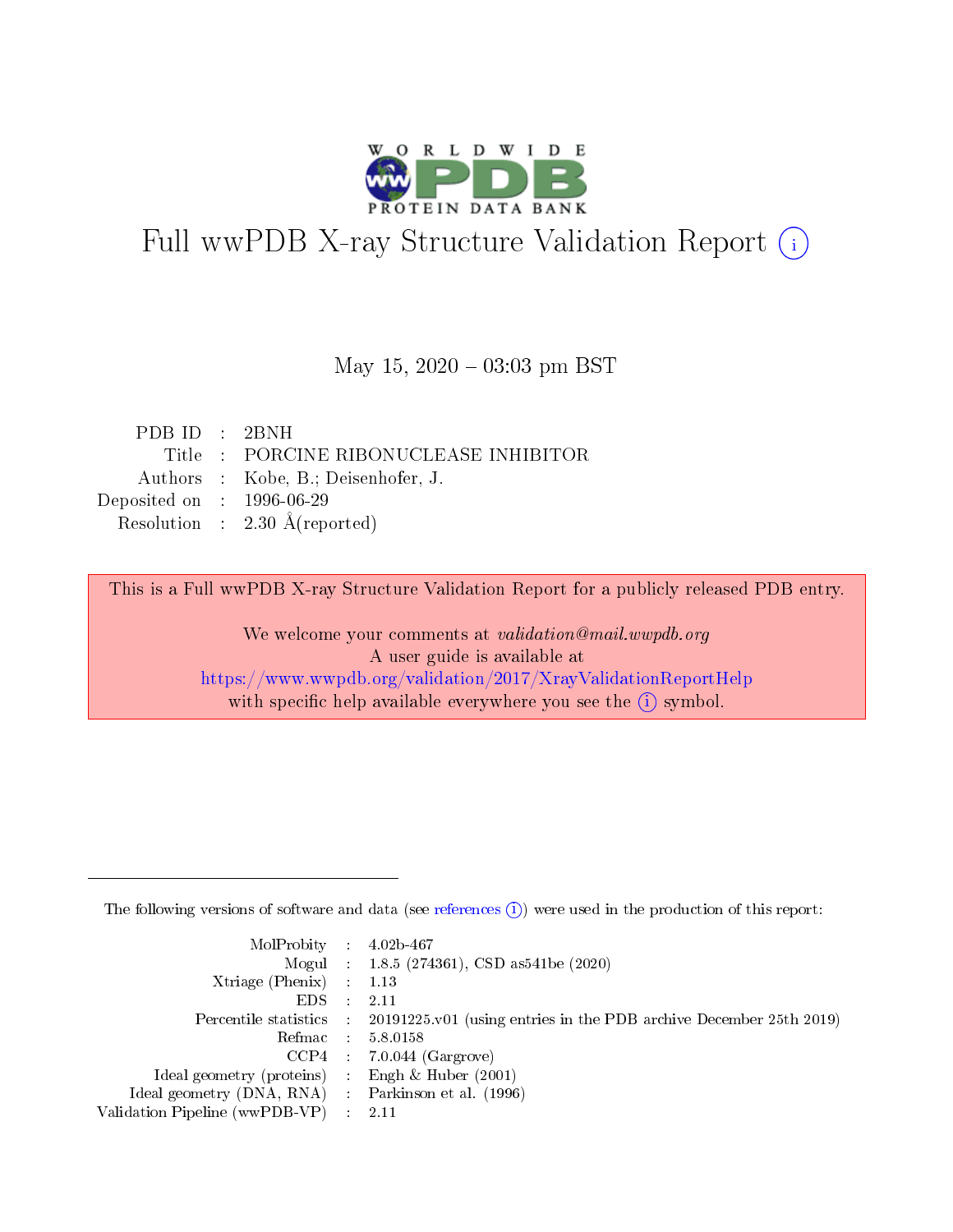# 1 [O](https://www.wwpdb.org/validation/2017/XrayValidationReportHelp#overall_quality)verall quality at a glance  $(i)$

The following experimental techniques were used to determine the structure: X-RAY DIFFRACTION

The reported resolution of this entry is 2.30 Å.

Percentile scores (ranging between 0-100) for global validation metrics of the entry are shown in the following graphic. The table shows the number of entries on which the scores are based.



| Metric                | Whole archive<br>(# $\rm{Entries}$ ) | Similar resolution<br>$(\#Entries, resolution range(A))$ |
|-----------------------|--------------------------------------|----------------------------------------------------------|
| Clashscore            | 141614                               | $5643(2.30-2.30)$                                        |
| Ramachandran outliers | 138981                               | $5575(2.30-2.30)$                                        |
| Sidechain outliers    | 138945                               | $5575(2.30-2.30)$                                        |
| RSRZ outliers         | 127900                               | $4938(2.30-2.30)$                                        |

The table below summarises the geometric issues observed across the polymeric chains and their fit to the electron density. The red, orange, yellow and green segments on the lower bar indicate the fraction of residues that contain outliers for  $\geq=3$ , 2, 1 and 0 types of geometric quality criteria respectively. A grey segment represents the fraction of residues that are not modelled. The numeric value for each fraction is indicated below the corresponding segment, with a dot representing fractions  $\epsilon = 5\%$  The upper red bar (where present) indicates the fraction of residues that have poor fit to the electron density. The numeric value is given above the bar.

| $\cap$ hain | Length | Quality of chain |     |  |
|-------------|--------|------------------|-----|--|
|             | --     |                  |     |  |
|             | 45.    | 75%              | 23% |  |

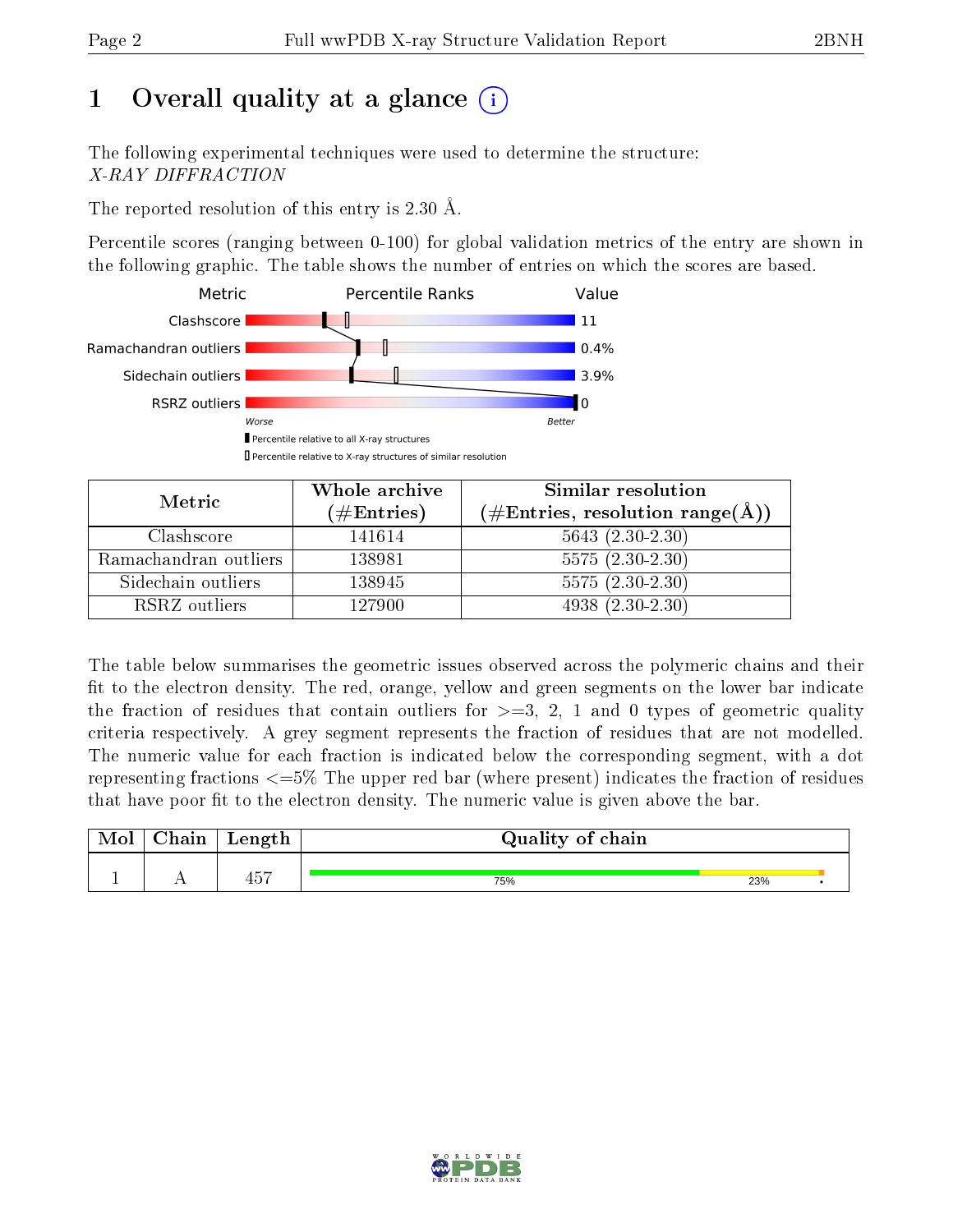# 2 Entry composition (i)

There are 2 unique types of molecules in this entry. The entry contains 3478 atoms, of which 0 are hydrogens and 0 are deuteriums.

In the tables below, the ZeroOcc column contains the number of atoms modelled with zero occupancy, the AltConf column contains the number of residues with at least one atom in alternate conformation and the Trace column contains the number of residues modelled with at most 2 atoms.

Molecule 1 is a protein called RIBONUCLEASE INHIBITOR.

| Mol | Chain | Residues | Atoms         |      |     |     | $^\top$ ZeroOcc   AltConf   Trace |  |  |
|-----|-------|----------|---------------|------|-----|-----|-----------------------------------|--|--|
|     |       | 457      | Total<br>3414 | 2104 | 597 | 681 | 32                                |  |  |

• Molecule 2 is water.

|  | $Mol$   Chain   Residues | Atoms       | $^\mathrm{+}$ ZeroOcc $\, \mid$ AltConf $\, \mid$ |  |
|--|--------------------------|-------------|---------------------------------------------------|--|
|  |                          | $\rm Total$ |                                                   |  |

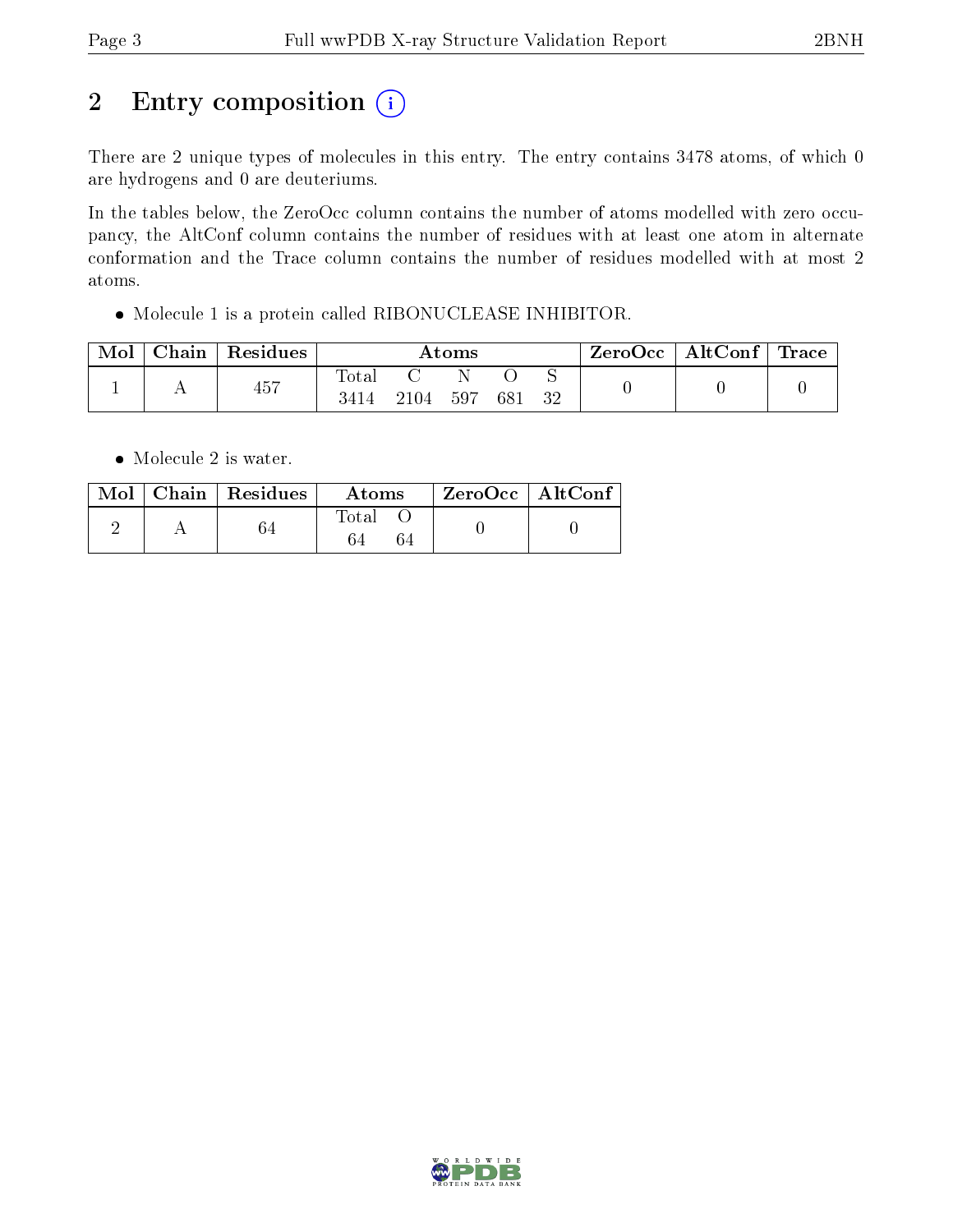# 3 Residue-property plots  $(i)$

These plots are drawn for all protein, RNA and DNA chains in the entry. The first graphic for a chain summarises the proportions of the various outlier classes displayed in the second graphic. The second graphic shows the sequence view annotated by issues in geometry and electron density. Residues are color-coded according to the number of geometric quality criteria for which they contain at least one outlier: green  $= 0$ , yellow  $= 1$ , orange  $= 2$  and red  $= 3$  or more. A red dot above a residue indicates a poor fit to the electron density (RSRZ  $> 2$ ). Stretches of 2 or more consecutive residues without any outlier are shown as a green connector. Residues present in the sample, but not in the model, are shown in grey.

• Molecule 1: RIBONUCLEASE INHIBITOR



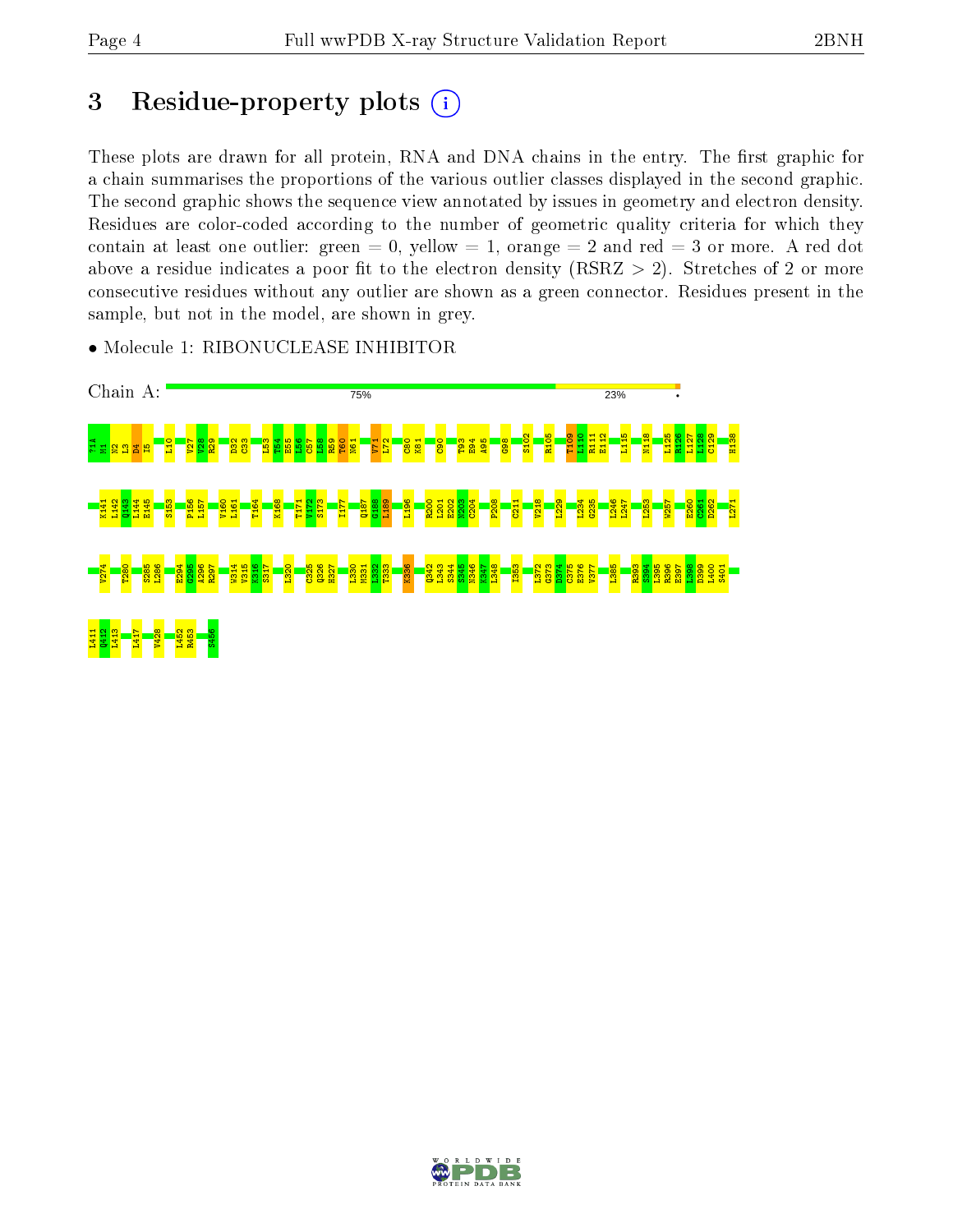# 4 Data and refinement statistics  $(i)$

| Property                                                         | Value                                                                | Source     |
|------------------------------------------------------------------|----------------------------------------------------------------------|------------|
| Space group                                                      | $I_4$                                                                | Depositor  |
| Cell constants                                                   | $134.90\text{\AA}$<br>$83.60\text{\AA}$<br>134.90Å                   |            |
| a, b, c, $\alpha$ , $\beta$ , $\gamma$                           | $90.00^\circ$<br>$90.00^\circ$<br>$90.00^\circ$                      | Depositor  |
| Resolution $(A)$                                                 | 40.00<br>$-2.30$                                                     | Depositor  |
|                                                                  | 17.36<br>$-2.20$                                                     | <b>EDS</b> |
| % Data completeness                                              | (Not available) $(40.00-2.30)$                                       | Depositor  |
| (in resolution range)                                            | $72.7(17.36-2.20)$                                                   | <b>EDS</b> |
| $\mathrm{R}_{merge}$                                             | 0.07                                                                 | Depositor  |
| $\mathrm{R}_{sym}$                                               | (Not available)                                                      | Depositor  |
| $\langle I/\sigma(I) \rangle^{-1}$                               | $0.73$ (at 2.21Å)                                                    | Xtriage    |
| Refinement program                                               | X-PLOR 3.1                                                           | Depositor  |
|                                                                  | $\overline{\text{(Not available)}}$<br>0.200<br>$\ddot{\phantom{a}}$ | Depositor  |
| $R, R_{free}$                                                    | (Not available)<br>0.203                                             | DCC        |
| $R_{free}$ test set                                              | No test flags present.                                               | wwPDB-VP   |
| Wilson B-factor $(A^2)$                                          | 20.1                                                                 | Xtriage    |
| Anisotropy                                                       | 0.193                                                                | Xtriage    |
| Bulk solvent $k_{sol}(\text{e}/\text{A}^3), B_{sol}(\text{A}^2)$ | 0.22, 63.1                                                           | <b>EDS</b> |
| $\overline{L-test for }$ twinning <sup>2</sup>                   | $>$ = 0.46, < $L^2$ > = 0.28<br>< L                                  | Xtriage    |
| Estimated twinning fraction                                      | $0.047$ for $-k,-h,-l$                                               | Xtriage    |
| $F_o, F_c$ correlation                                           | 0.93                                                                 | <b>EDS</b> |
| Total number of atoms                                            | 3478                                                                 | wwPDB-VP   |
| Average B, all atoms $(A^2)$                                     | $30.0\,$                                                             | wwPDB-VP   |

Xtriage's analysis on translational NCS is as follows: The largest off-origin peak in the Patterson function is  $3.91\%$  of the height of the origin peak. No significant pseudotranslation is detected.

<sup>&</sup>lt;sup>2</sup>Theoretical values of  $\langle |L| \rangle$ ,  $\langle L^2 \rangle$  for acentric reflections are 0.5, 0.333 respectively for untwinned datasets, and 0.375, 0.2 for perfectly twinned datasets.



<span id="page-4-1"></span><span id="page-4-0"></span><sup>1</sup> Intensities estimated from amplitudes.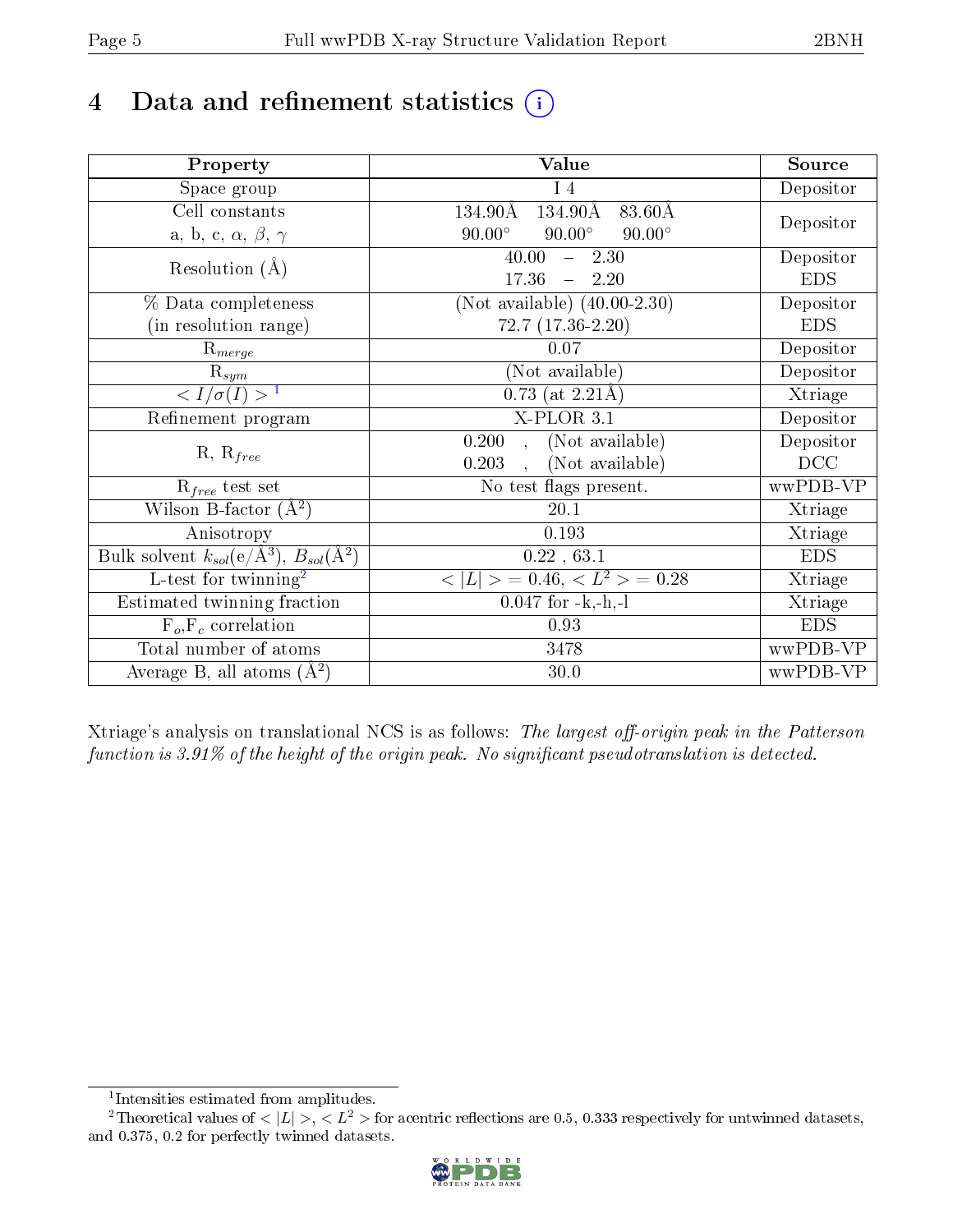# 5 Model quality  $(i)$

### 5.1 Standard geometry (i)

Bond lengths and bond angles in the following residue types are not validated in this section: ACE

The Z score for a bond length (or angle) is the number of standard deviations the observed value is removed from the expected value. A bond length (or angle) with  $|Z| > 5$  is considered an outlier worth inspection. RMSZ is the root-mean-square of all Z scores of the bond lengths (or angles).

| $Mol$   Chain |      | Bond lengths                    |      | Bond angles |
|---------------|------|---------------------------------|------|-------------|
|               |      | RMSZ $ #Z  > 5$ RMSZ $ #Z  > 5$ |      |             |
|               | 0.58 | 0/3448                          | 0.78 | 0/4675      |

There are no bond length outliers.

There are no bond angle outliers.

There are no chirality outliers.

There are no planarity outliers.

### 5.2 Too-close contacts  $(i)$

In the following table, the Non-H and H(model) columns list the number of non-hydrogen atoms and hydrogen atoms in the chain respectively. The H(added) column lists the number of hydrogen atoms added and optimized by MolProbity. The Clashes column lists the number of clashes within the asymmetric unit, whereas Symm-Clashes lists symmetry related clashes.

| Mol |      |      | Chain   Non-H   H(model)   H(added)   Clashes   Symm-Clashes |
|-----|------|------|--------------------------------------------------------------|
|     | 3414 | 3460 |                                                              |
|     |      |      |                                                              |
|     | 3478 | 3460 |                                                              |

The all-atom clashscore is defined as the number of clashes found per 1000 atoms (including hydrogen atoms). The all-atom clashscore for this structure is 11.

All (76) close contacts within the same asymmetric unit are listed below, sorted by their clash magnitude.

| Atom-1                                  | Atom-2             | Interatomic<br>distance $(A)$ | Clash<br>overlap $(A)$ |
|-----------------------------------------|--------------------|-------------------------------|------------------------|
| $1 \cdot A \cdot 10 \cdot I$ ell $HD21$ | 1: A: 33: CYS: HB3 | 1 67                          | Ո 76                   |
| $1 \cdot A \cdot 112 \cdot G$ LU HR3    | 1: A:141:LYS:HB2   | 1 69                          | N 74                   |

Continued on next page...

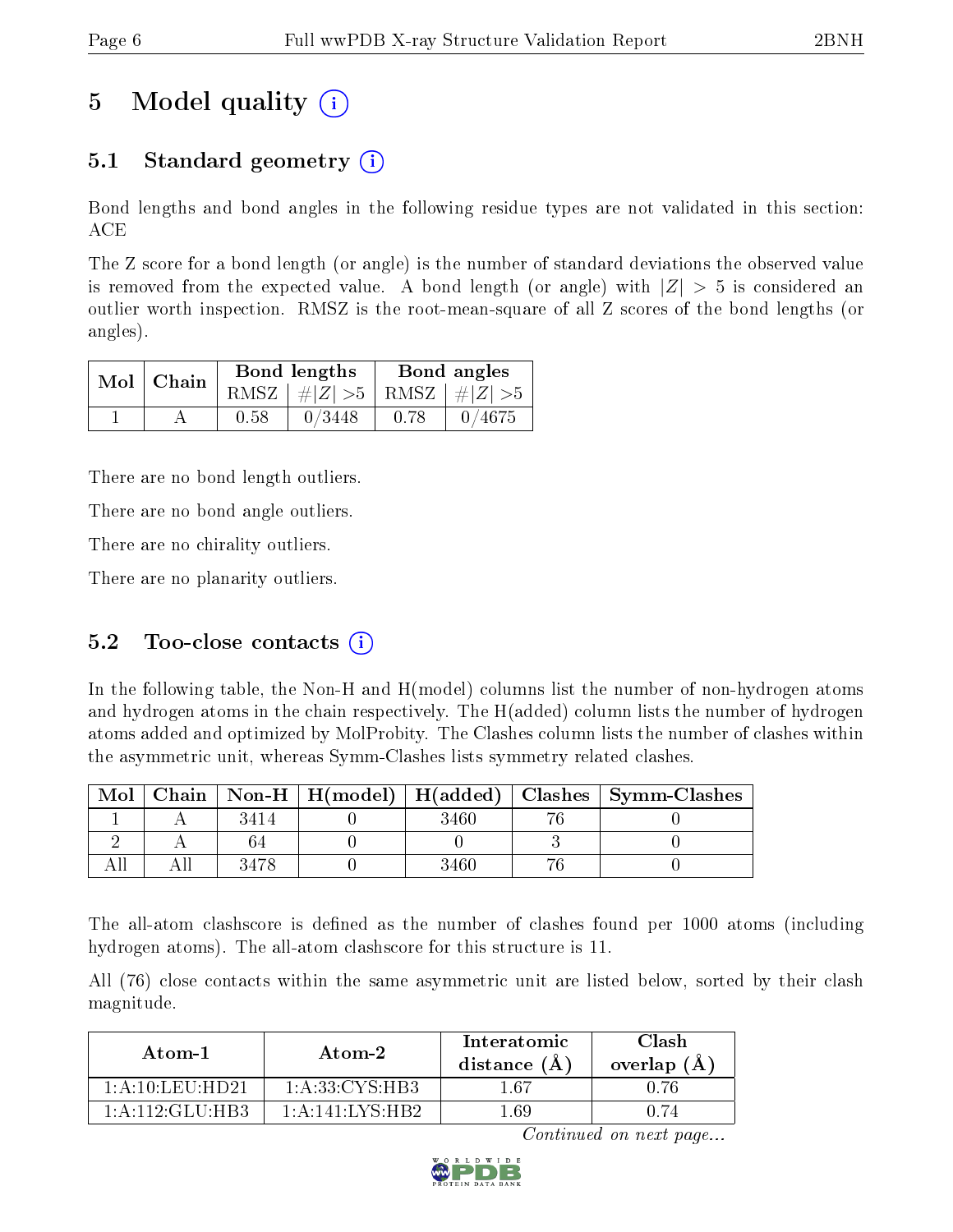| Continued from previous page                  |                              | Interatomic      | Clash         |
|-----------------------------------------------|------------------------------|------------------|---------------|
| Atom-1                                        | Atom-2                       | distance $(\AA)$ | overlap $(A)$ |
| 1: A: 10: LEU: CD2                            | 1:A:33:CYS:HB3               | 2.23             | 0.69          |
| 1: A:171:THR:HG23                             | 1:A:200:ARG:HB2              | 1.76             | 0.68          |
| 1: A:218: VAL:HGI1                            | 1: A:246:LEU:HD23            | 1.74             | 0.67          |
| 1:A:111:ARG:NH1                               | 1:A:138:HIS:HB2              | 2.12             | 0.64          |
| 1:A:342:GLN:HE21                              | 1: A:344: SER:H              | 1.44             | 0.63          |
| 1: A:346: ASN:O                               | 1:A:375:CYS:HA               | 1.99             | 0.62          |
| 1: A:235: GLY:HA2                             | 1:A:262:ASP:O                | 1.99             | 0.61          |
| 1: A:98: GLY: HA2                             | 1:A:127:LEU:HD13             | 1.82             | 0.61          |
| 1: A:81: LYS:HA                               | 1: A:109:THR:HG21            | 1.82             | 0.60          |
| 1:A:385:LEU:HD13                              | 1: A:400:LEU:HD11            | 1.83             | 0.60          |
| 1: A:57: CYS:SG                               | 1: A:59: ARG: HG3            | 2.40             | 0.60          |
| 1:A:285:SER:HA                                | 1: A:314:TRP:HB2             | 1.84             | 0.60          |
| 1: A:373: GLY:HA2                             | 1: A:401: SER:O              | 2.03             | 0.59          |
| 1: A:61: ASN: HA                              | 2:A:1059:HOH:O               | 2.03             | 0.58          |
| 1: A:314:TRP:HA                               | 1:A:342:GLN:HB3              | 1.85             | 0.58          |
| 1:A:102:SER:HA                                | 1: A: 105: ARG: NH1          | 2.19             | 0.57          |
| 1: A:93:THR:HG22                              | 1:A:95:ALA:H                 | 1.70             | $0.56\,$      |
| 1:A:71:VAL:HG12                               | 1:A:72:LEU:HD23              | 1.88             | $0.56\,$      |
| 1: A:342: GLN: NE2                            | 1:A:344:SER:H                | 2.02             | 0.55          |
| 1:A:173:SER:HB3                               | 1:A:202:GLU:HB3              | 1.88             | 0.55          |
| 1: A:326: GLN: HG3                            | 1:A:327:HIS:CD2              | 2.42             | $0.54\,$      |
| 1:A:2:ASN:HA                                  | 1:A:27:VAL:HB                | 1.89             | 0.54          |
| 1:A:417:LEU:HD22                              | 1:A:452:LEU:HD11             | 1.90             | 0.54          |
| 1: A: 247: LEU: HB2                           | 2:A:1045:HOH:O               | 2.07             | 0.54          |
| 1:A:4:ASP:HA                                  | 1:A:29:ARG:HB3               | 1.90             | 0.54          |
| 1:A:353:ILE:HD12                              | 1:A:372:LEU:HD13             | 1.89             | 0.53          |
| 1:A:10:LEU:N                                  | 1:A:10:LEU:HD22              | 2.23             | 0.53          |
| 1:A:160:VAL:O                                 | 1: A:164:THR:HG22            | $2.10\,$         | 0.52          |
| 1:A:208:PRO:O                                 | 1: A:211: CYS:HB2            | 2.09             | 0.52          |
| $1: A:142:$ LEU:HD21                          | 1:A:144:LEU:HD11             | 1.91             | 0.52          |
| 1: A: 125: LEU: HD21                          | 1: A: 157: LEU: HG           | 1.93             | 0.51          |
| 1:A:125:LEU:CD2                               | 1: A: 153: SER: HB3          | 2.40             | 0.51          |
| 1: A:177: ILE: HG12                           | 1: A:204:CYS:HB3             | 1.93             | 0.50          |
| 1:A:27:VAL:HG13                               | 1: A: 55: GLU: HG3           | 1.93             | 0.50          |
| 1: A:61: ASN:O                                | $1:A:90:CYS.\overline{HA}$   | 2.12             | 0.50          |
| 1:A:395:LEU:O                                 | 1:A:396:ARG:HD3              | 2.12             | 0.50          |
| 1:A:112:GLU:CB                                | 1:A:141:LYS:HB2              | 2.40             | 0.49          |
| 1:A:294:GLU:OE1                               | $1:A:297:ARG:\overline{NH1}$ | 2.45             | 0.49          |
| 1:A:336:LYS:N                                 | 1: A: 336: LYS: HD2          | 2.28             | 0.49          |
| 1:A:353:ILE:HG13                              | 1:A:377:VAL:HG22             | 1.95             | 0.49          |
| $1:A:125:\overline{\textrm{LEU}:\textrm{HG}}$ | 1: A: 129: CYS: HG           | 1.76             | 0.49          |

Continued from previous page.

Continued on next page...

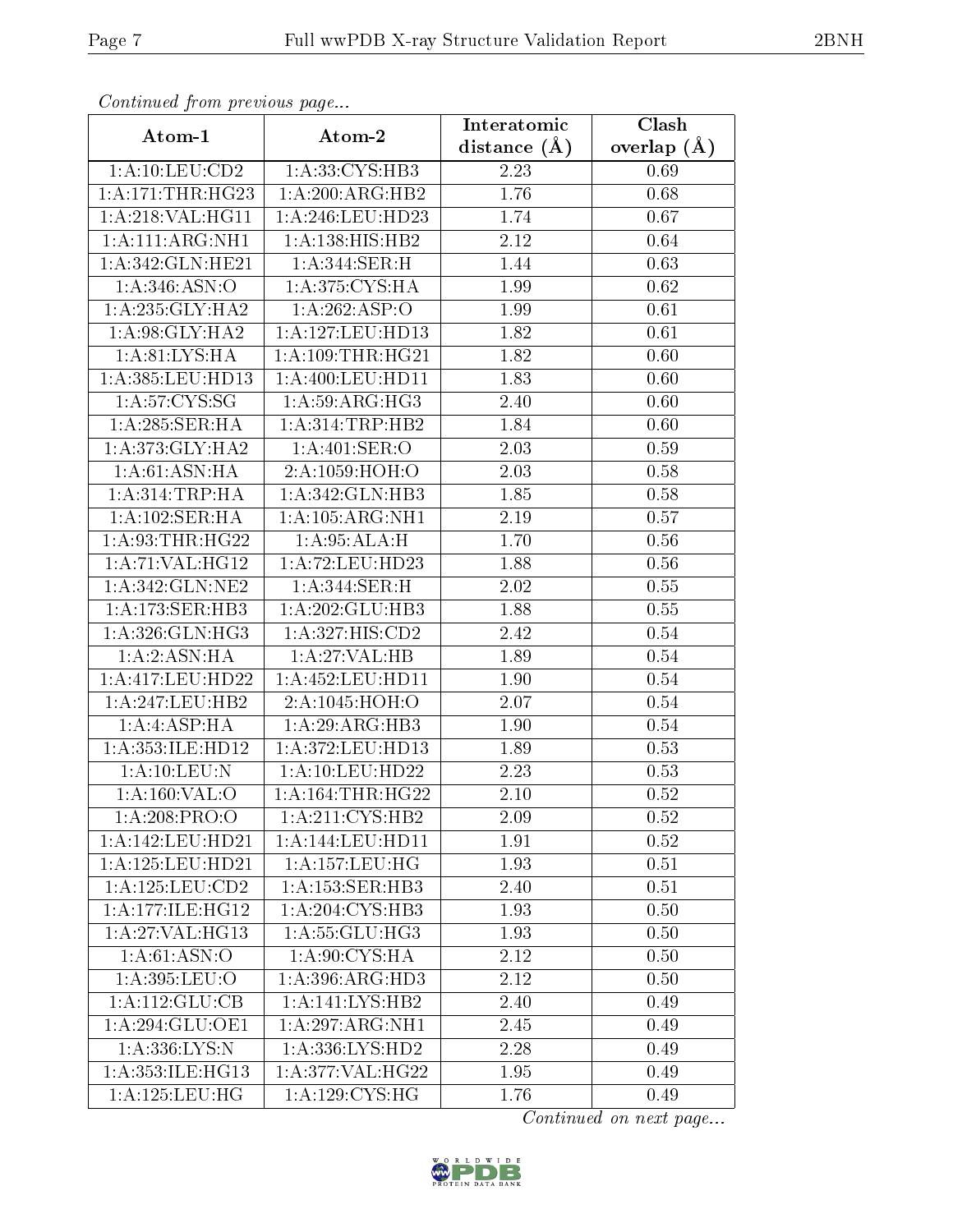|                      |                      | Interatomic    | Clash         |
|----------------------|----------------------|----------------|---------------|
| Atom-1               | Atom-2               | distance $(A)$ | overlap $(A)$ |
| 1:A:189:LEU:HD21     | 1:A:196:LEU:CD2      | 2.43           | 0.47          |
| 1:A:115:LEU:O        | 1:A:118:ASN:HB2      | 2.15           | 0.47          |
| 1:A:157:LEU:O        | 1:A:161:LEU:HB2      | 2.15           | 0.47          |
| 1: A:271:LEU:HD12    | 1:A:286:LEU:HD11     | 1.97           | 0.47          |
| 1:A:102:SER:HA       | 1: A: 105: ARG: HH12 | 1.80           | 0.47          |
| 1: A: 125: LEU: HG   | 1: A: 129: CYS: SG   | 2.55           | 0.47          |
| 1:A:189:LEU:HD21     | 1:A:196:LEU:HD22     | 1.97           | 0.46          |
| 1: A:145: GLU:HG3    | 1:A:173:SER:HB2      | 1.98           | 0.46          |
| 1:A:157:LEU:HA       | 1: A: 157: LEU: HD23 | 1.83           | 0.46          |
| 1: A:93:THR:CG2      | 1: A:94: GLU:N       | 2.80           | 0.45          |
| 1:A:397:GLU:HB2      | 2:A:1023:HOH:O       | 2.15           | 0.45          |
| 1: A:375: CYS:O      | 1: A:376: GLU:HB2    | 2.17           | 0.45          |
| 1: A:325: CYS:SG     | 1:A:348:LEU:HD22     | 2.56           | 0.44          |
| 1:A:315:VAL:H G23    | 1:A:343:LEU:HD23     | 2.00           | 0.44          |
| 1:A:296:ALA:HB2      | 1:A:320:LEU:HD22     | 2.01           | 0.43          |
| 1: A:3: LEU: HD12    | 1: A:3: LEU: HA      | 1.82           | 0.43          |
| 1: A:271: LEU: CD1   | 1: A:286:LEU:HD11    | 2.49           | 0.42          |
| 1:A:173:SER:CB       | 1:A:202:GLU:HB3      | 2.49           | 0.41          |
| 1: A:32: ASP:HA      | 1: A:60:THR:O        | 2.19           | 0.41          |
| 1: A: 330: LEU: O    | 1: A: 333: THR: OG1  | 2.35           | 0.41          |
| 1: A:413: LEU: HD23  | 1: A: 413: LEU: HA   | 1.76           | 0.41          |
| 1:A:411:LEU:HD23     | 1:A:411:LEU:HA       | 1.93           | 0.41          |
| 1: A:399: ASP:HA     | 1:A:428:VAL:HB       | 2.02           | 0.41          |
| 1:A:4:ASP:C          | 1:A:5:ILE:HD12       | 2.40           | 0.41          |
| 1: A: 125: LEU: HD22 | 1:A:153:SER:HB3      | 2.03           | 0.41          |
| 1: A:208:PRO:HG3     | 1: A:234:LEU:O       | 2.20           | 0.41          |
| 1: A: 153: SER: O    | 1: A: 156: PRO:HG2   | 2.21           | 0.41          |
| 1:A:111:ARG:HH12     | 1:A:138:HIS:HB2      | 1.84           | 0.40          |
| 1:A:201:LEU:HB2      | 1:A:229:LEU:HD23     | 2.02           | 0.40          |
| 1: A: 168: LYS: HA   | 1: A: 168: LYS: HD3  | 1.88           | 0.40          |
| 1: A: 196: LEU: HA   | $1:$ A:196:LEU:HD12  | 1.91           | 0.40          |
| 1:A:271:LEU:O        | 1:A:274:VAL:HB       | 2.20           | 0.40          |
| 1: A:286:LEU:HA      | 1:A:286:LEU:HD23     | 1.73           | 0.40          |

Continued from previous page...

There are no symmetry-related clashes.

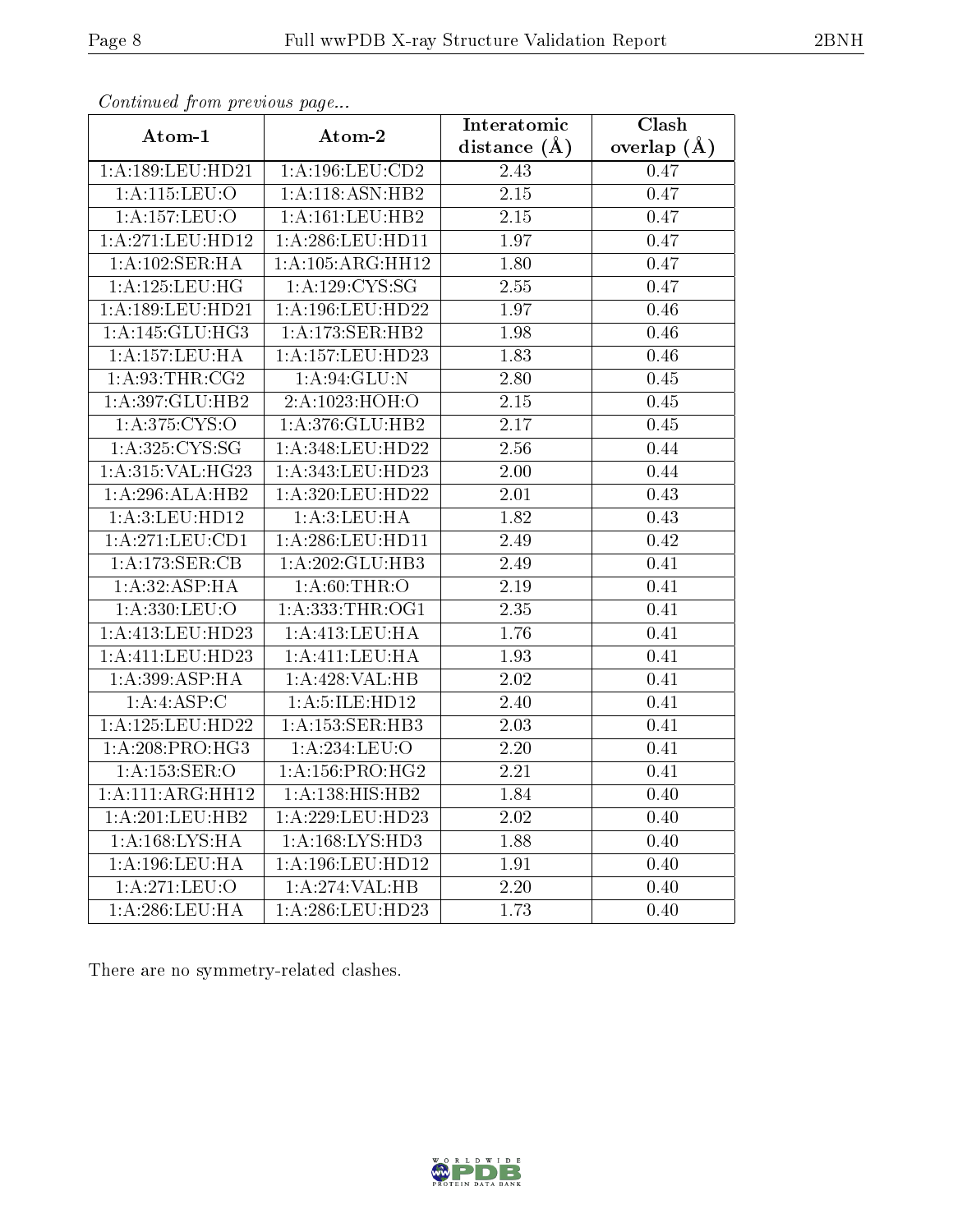### 5.3 Torsion angles (i)

#### 5.3.1 Protein backbone  $(i)$

In the following table, the Percentiles column shows the percent Ramachandran outliers of the chain as a percentile score with respect to all X-ray entries followed by that with respect to entries of similar resolution.

The Analysed column shows the number of residues for which the backbone conformation was analysed, and the total number of residues.

| $\mid$ Mol $\mid$ Chain $\mid$ | $\boldsymbol{\mathrm{Analysed}}$                             | Favoured   Allowed   Outliers   Percentiles |  |  |  |
|--------------------------------|--------------------------------------------------------------|---------------------------------------------|--|--|--|
|                                | $_1$ 455/457 (100%)   428 (94%)   25 (6%)   2 (0%)   34   42 |                                             |  |  |  |

All (2) Ramachandran outliers are listed below:

| Viol | Chain | $\operatorname{Res}% \left( \mathcal{N}\right) \equiv\operatorname{Res}(\mathcal{N}_{0},\mathcal{N}_{0})$ | ype |
|------|-------|-----------------------------------------------------------------------------------------------------------|-----|
|      |       |                                                                                                           |     |
|      |       |                                                                                                           |     |

#### 5.3.2 Protein sidechains  $(i)$

In the following table, the Percentiles column shows the percent sidechain outliers of the chain as a percentile score with respect to all X-ray entries followed by that with respect to entries of similar resolution.

The Analysed column shows the number of residues for which the sidechain conformation was analysed, and the total number of residues.

| $\text{Mol} \mid \text{Chain}$ | Analysed                                  |  | Rotameric   Outliers   Percentiles |  |
|--------------------------------|-------------------------------------------|--|------------------------------------|--|
|                                | $387/387 (100\%)$   372 (96\%)   15 (4\%) |  | 46                                 |  |

All (15) residues with a non-rotameric sidechain are listed below:

| Mol | Chain | Res | <b>Type</b> |
|-----|-------|-----|-------------|
|     | А     | 53  | <b>LEU</b>  |
| 1   | А     | 71  | <b>VAL</b>  |
| 1   | А     | 80  | <b>CYS</b>  |
| 1   | А     | 109 | THR         |
| 1   | Ą     | 187 | <b>GLN</b>  |
| 1   | A     | 189 | LEU         |
| 1   | А     | 253 | LEU         |
|     |       | 257 | TRP         |
|     |       | 260 | GLU         |

Continued on next page...

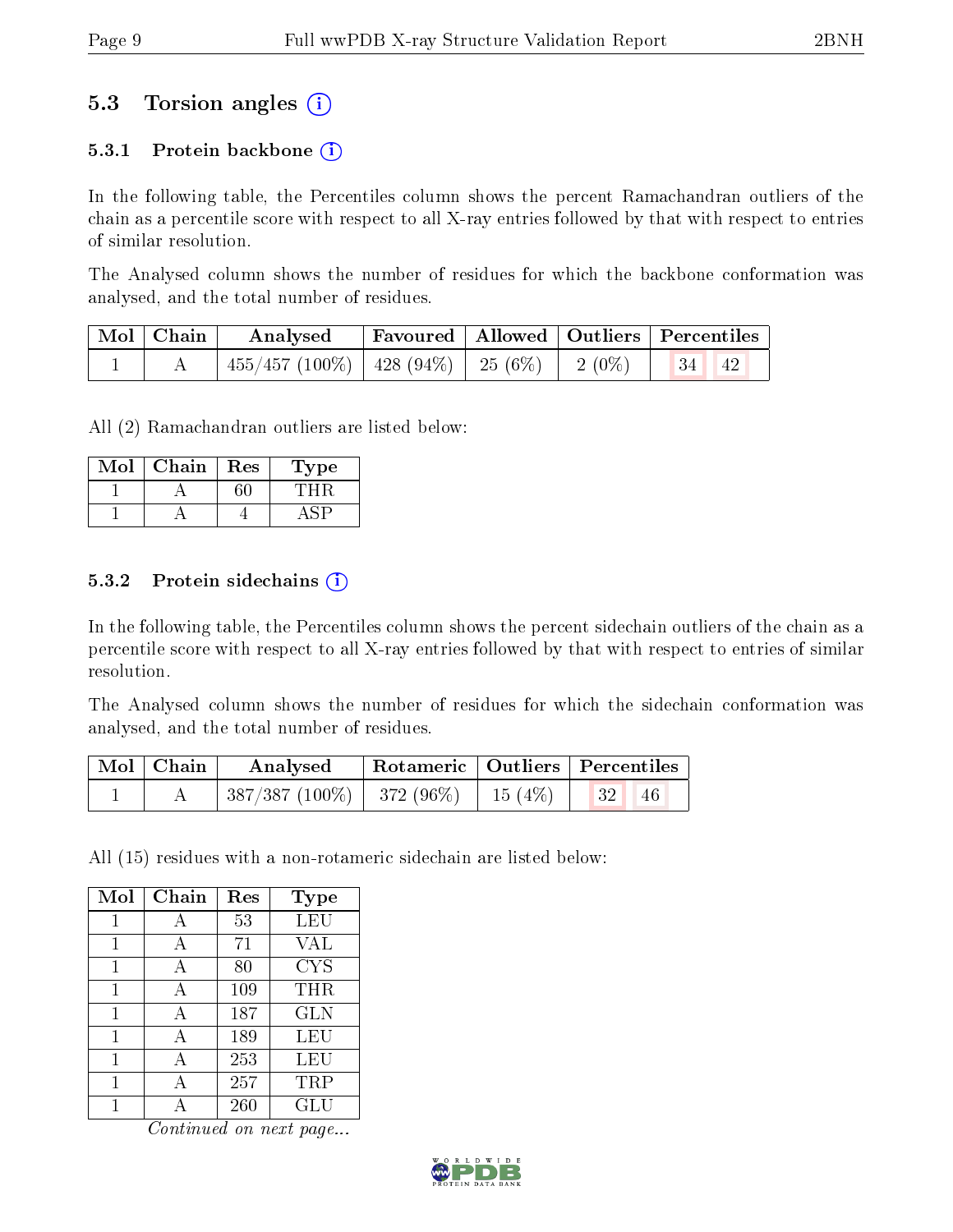Continued from previous page...

| Mol | Chain | Res | Type        |
|-----|-------|-----|-------------|
|     |       | 280 | <b>THR</b>  |
|     |       | 317 | <b>SER</b>  |
|     |       | 331 | <b>MET</b>  |
|     |       | 336 | <b>LYS</b>  |
|     |       | 393 | $\rm{ARG}$  |
|     |       | 453 | ${\rm ARG}$ |

Some sidechains can be flipped to improve hydrogen bonding and reduce clashes. All (10) such sidechains are listed below:

| Mol | Chain | Res | Type       |
|-----|-------|-----|------------|
|     | А     | 6   | HIS        |
| 1   | А     | 73  | <b>GLN</b> |
| 1   | A     | 138 | HIS        |
| 1   | А     | 143 | <b>GLN</b> |
| 1   | A     | 187 | GLN        |
| 1   | А     | 309 | <b>GLN</b> |
| 1   | А     | 327 | HIS        |
| 1   | А     | 334 | GLN        |
|     |       | 342 | <b>GLN</b> |
|     |       | 443 | GLN        |

#### 5.3.3 RNA [O](https://www.wwpdb.org/validation/2017/XrayValidationReportHelp#rna)i

There are no RNA molecules in this entry.

### 5.4 Non-standard residues in protein, DNA, RNA chains (i)

There are no non-standard protein/DNA/RNA residues in this entry.

### 5.5 Carbohydrates  $(i)$

There are no carbohydrates in this entry.

## 5.6 Ligand geometry (i)

There are no ligands in this entry.

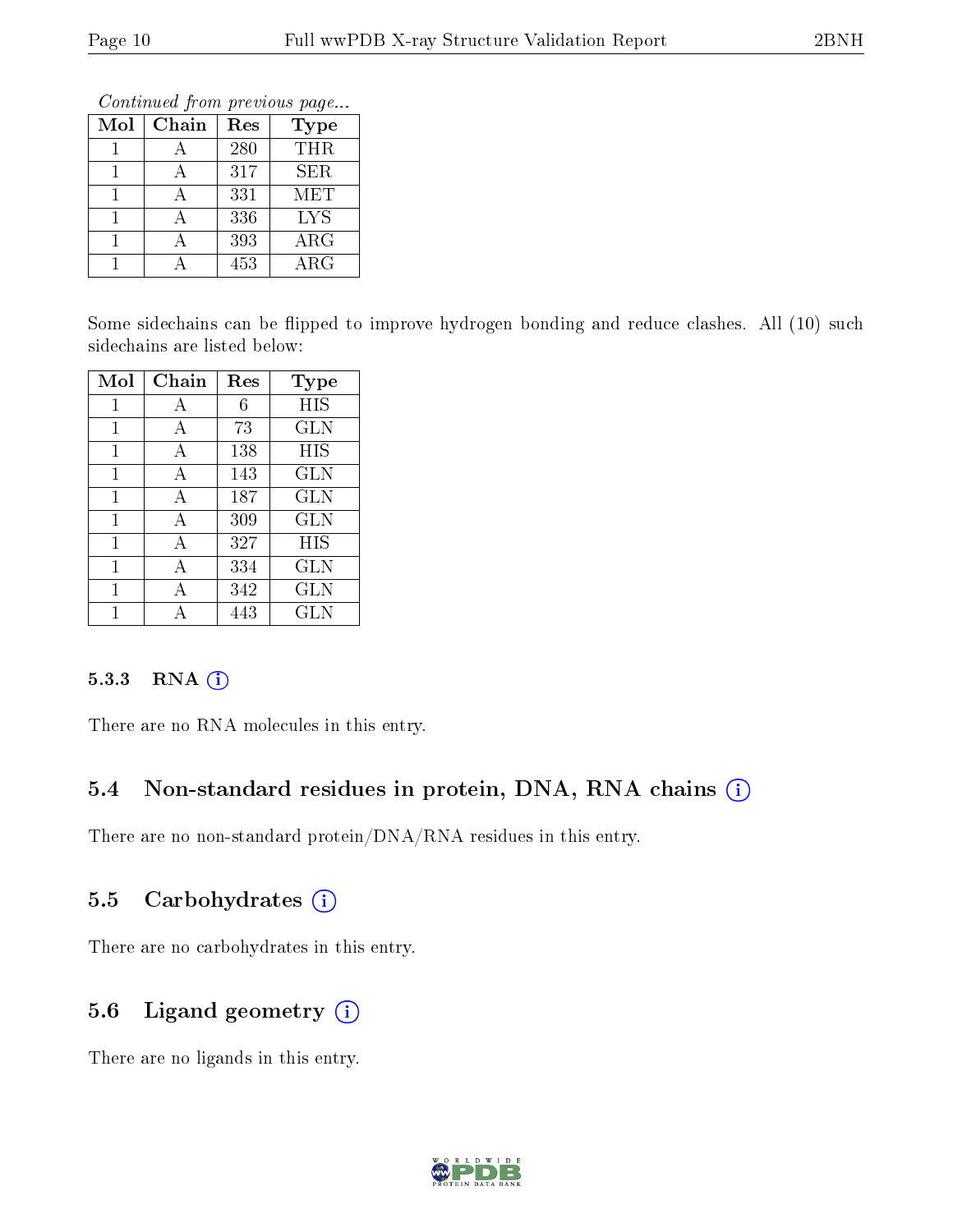## 5.7 [O](https://www.wwpdb.org/validation/2017/XrayValidationReportHelp#nonstandard_residues_and_ligands)ther polymers (i)

There are no such residues in this entry.

## 5.8 Polymer linkage issues (i)

There are no chain breaks in this entry.